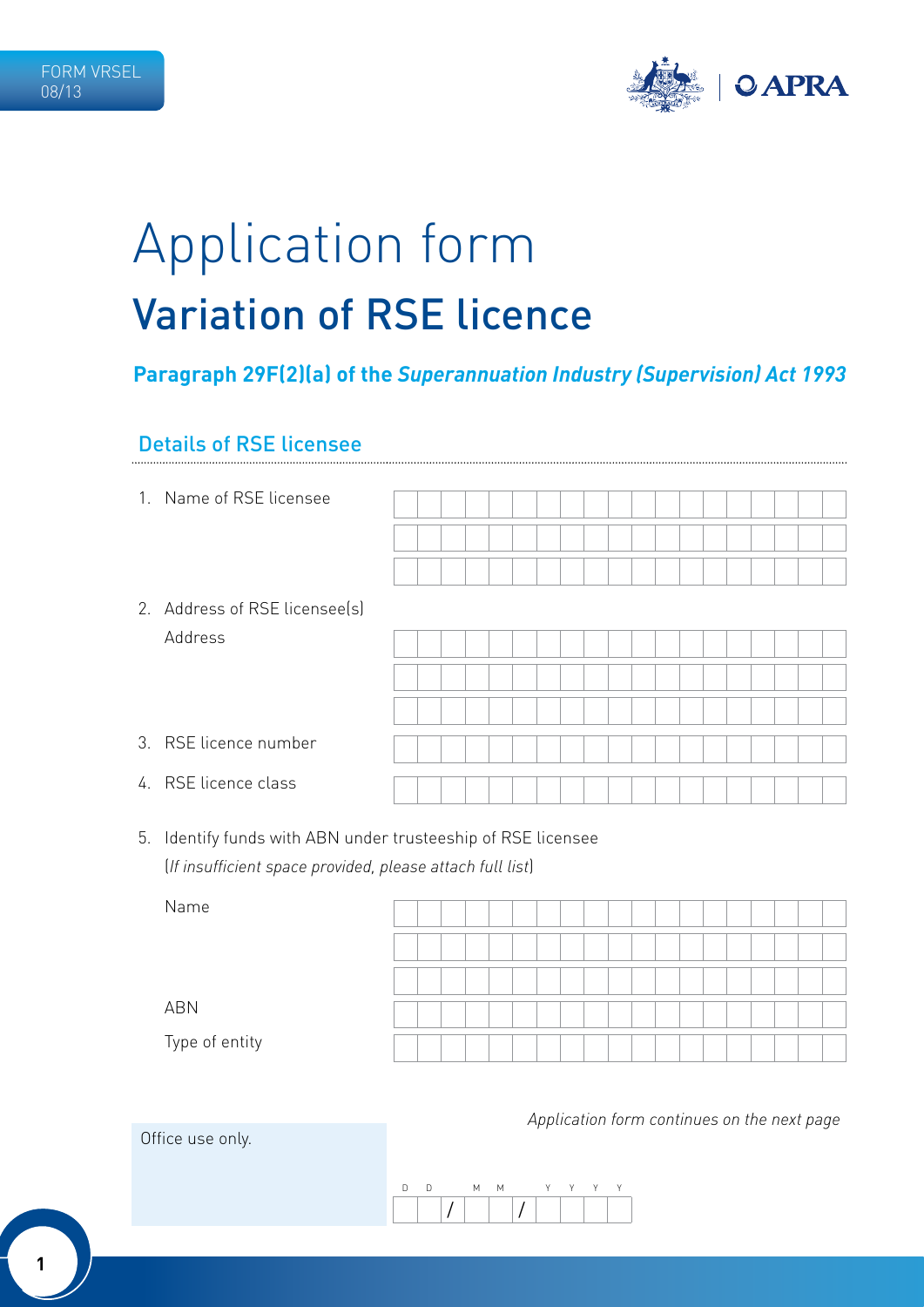

# Details of RSE licensee (continued)

| Name           |  |  |  |  |  |  |  |  |  |  |
|----------------|--|--|--|--|--|--|--|--|--|--|
|                |  |  |  |  |  |  |  |  |  |  |
|                |  |  |  |  |  |  |  |  |  |  |
|                |  |  |  |  |  |  |  |  |  |  |
|                |  |  |  |  |  |  |  |  |  |  |
| <b>ABN</b>     |  |  |  |  |  |  |  |  |  |  |
|                |  |  |  |  |  |  |  |  |  |  |
|                |  |  |  |  |  |  |  |  |  |  |
| Type of entity |  |  |  |  |  |  |  |  |  |  |
| Name           |  |  |  |  |  |  |  |  |  |  |
|                |  |  |  |  |  |  |  |  |  |  |
|                |  |  |  |  |  |  |  |  |  |  |
|                |  |  |  |  |  |  |  |  |  |  |
|                |  |  |  |  |  |  |  |  |  |  |
|                |  |  |  |  |  |  |  |  |  |  |
|                |  |  |  |  |  |  |  |  |  |  |
| <b>ABN</b>     |  |  |  |  |  |  |  |  |  |  |
|                |  |  |  |  |  |  |  |  |  |  |
| Type of entity |  |  |  |  |  |  |  |  |  |  |

## Type of variation

6. Is the application made in respect to a variation or revocation of a condition imposed on the RSE licence under section 29EA of the *Superannuation Industry (Supervision) Act 1993* (the SIS Act)?



7. Is the application made in respect to a variation of the RSE licence class?



Yes  $\bigodot$  No  $\bigodot$  Please specify details at 11.

8. If the application is made in respect to a variation of RSE licence class, is the application fee attached?



Please note that an Application for variation of RSE licence class cannot be processed by APRA unless the application is accompanied by payment of the relevant fee. The prescribed Schedule of Fees is contained in the *Superannuation Industry (Supervision) Amendment Regulations 2004* and may be viewed on the superannuation licensing website at www.apra.gov.au superannuation licensing.

*Application form continues on the next page*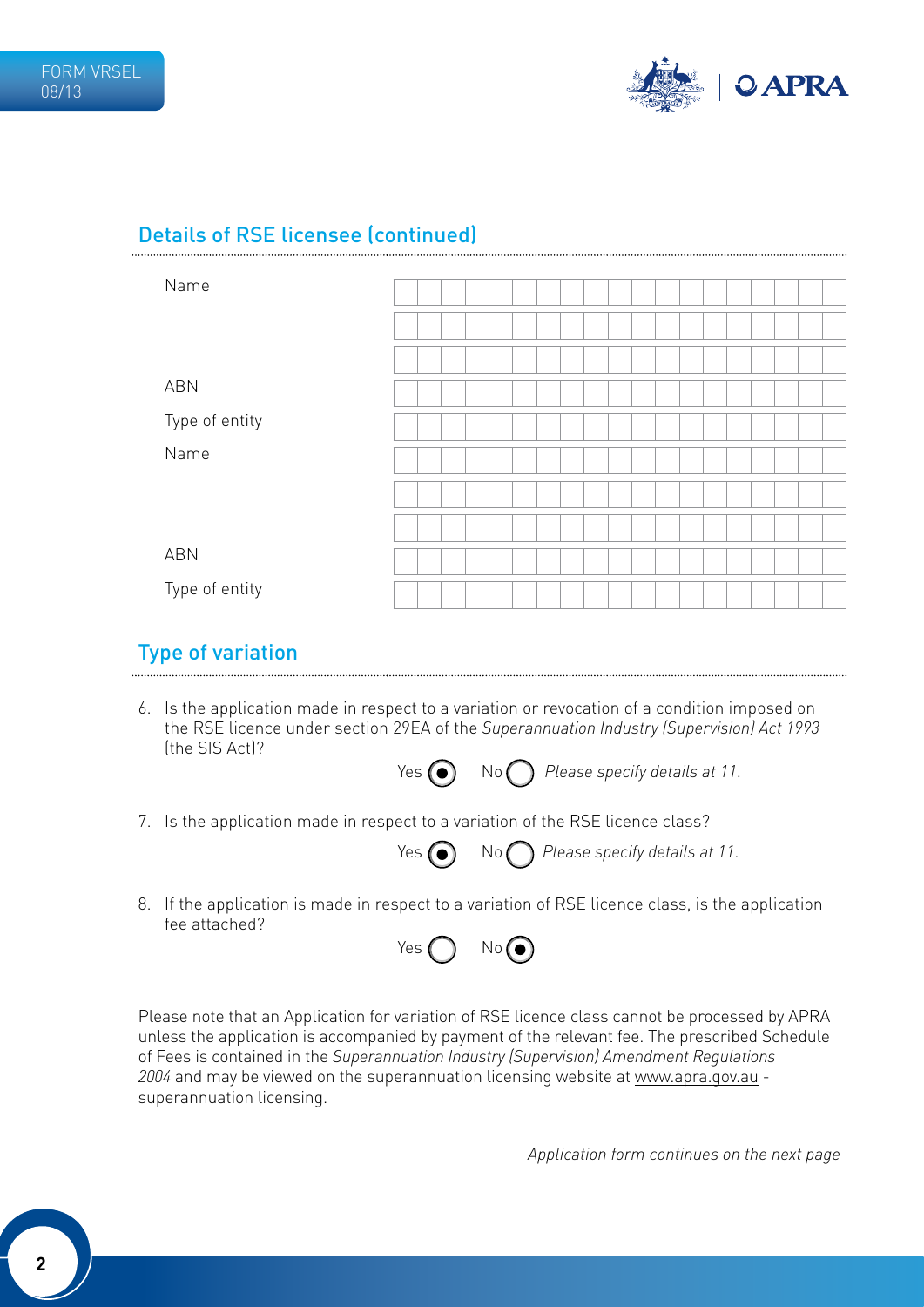

# AFS licensee only

| 9. Is RSE licensee an AFS<br>licensee? | Yes ″    | No ( |
|----------------------------------------|----------|------|
| 10. If yes, provide the following:     |          |      |
| AFS licence number                     |          |      |
| Copy of AFS licence                    | Attached |      |

Where the RSE licensee is also an AFS licensee, pursuant to paragraph 29FC(2)(c) of the SIS Act,

- (i) APRA must consult ASIC before varying the RSE licence so that it is an RSE licence of a different class, if, in APRA's opinion, the variation might reasonably be expected to affect that RSE licensee's ability to provide one or more of the financial services (within the meaning of the *Corporations Act 2001*) that the RSE licensee provides; and
- (ii) APRA must consult ASIC before varying or revoking a condition that, in APRA's opinion, might reasonably be expected to affect the RSE licensee's ability to provide one or more of the financial services (within the meaning of the *Corporations Act 2001*) that the RSE licensee provides; and
- (iii) APRA must consult ASIC before varying a condition so that it would, in APRA's opinion, become a condition that might reasonably be expected to have an effect as described in subparagraph (ii).
- 11. Detail reasons for seeking variation of RSE licence class, or variation or revocation of a condition on RSE licence. If insufficient space is provided, please attach further submission (including all relevant documents).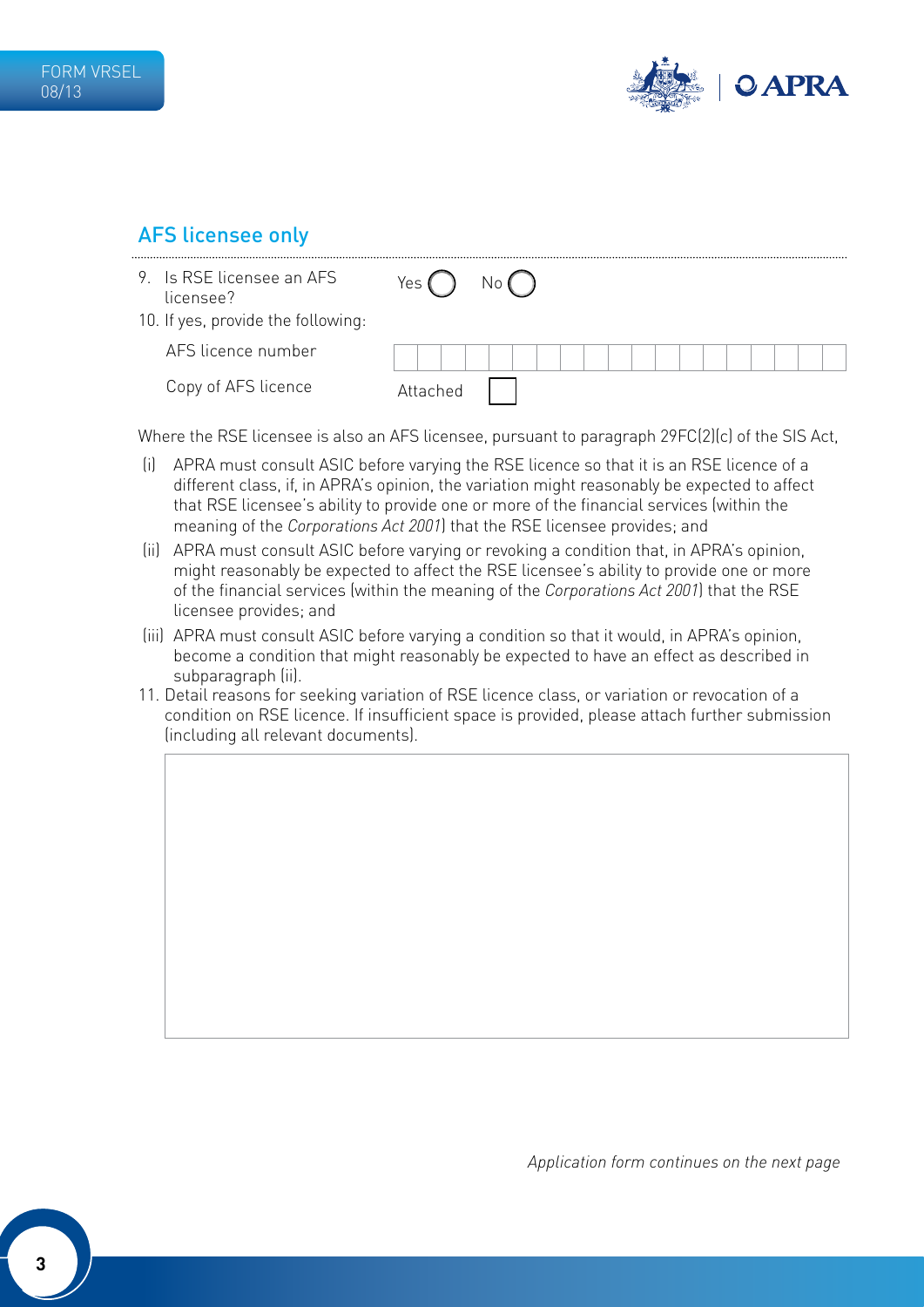

# Signatures

Both applicants must sign.

If trustee is a body corporate, at least two directors to sign.

If trustee is a group of individual trustees, all individual trustee to sign.

| Name      |                   |             |                      |                                                                                                            |           |                |             |                    |                    |             |  |  |  |  |  |
|-----------|-------------------|-------------|----------------------|------------------------------------------------------------------------------------------------------------|-----------|----------------|-------------|--------------------|--------------------|-------------|--|--|--|--|--|
|           |                   |             |                      |                                                                                                            |           |                |             |                    |                    |             |  |  |  |  |  |
|           |                   |             |                      |                                                                                                            |           |                |             |                    |                    |             |  |  |  |  |  |
| Capacity  |                   |             |                      |                                                                                                            |           |                |             |                    |                    |             |  |  |  |  |  |
|           | SIGNATURE IN HERE |             |                      |                                                                                                            |           |                |             |                    |                    |             |  |  |  |  |  |
| Signature |                   |             |                      |                                                                                                            |           |                |             |                    |                    |             |  |  |  |  |  |
| Date      | $\mathsf D$       | $\mathbb D$ |                      | М                                                                                                          | ${\sf M}$ |                | Y           | $\bar{\mathsf{Y}}$ | $\bar{\mathsf{Y}}$ | $\mathsf Y$ |  |  |  |  |  |
| Name      |                   |             | $\sqrt{\phantom{a}}$ |                                                                                                            |           | $\overline{1}$ |             |                    |                    |             |  |  |  |  |  |
|           |                   |             |                      |                                                                                                            |           |                |             |                    |                    |             |  |  |  |  |  |
|           |                   |             |                      |                                                                                                            |           |                |             |                    |                    |             |  |  |  |  |  |
|           |                   |             |                      |                                                                                                            |           |                |             |                    |                    |             |  |  |  |  |  |
| Capacity  |                   |             |                      |                                                                                                            |           |                |             |                    |                    |             |  |  |  |  |  |
| Signature | SIGNATURE IN HERE |             |                      |                                                                                                            |           |                |             |                    |                    |             |  |  |  |  |  |
|           |                   |             |                      |                                                                                                            |           |                |             |                    |                    |             |  |  |  |  |  |
| Date      | $\mathsf D$       | $\mathsf D$ |                      | $\mathsf{M}% _{T}=\mathsf{M}_{T}\!\left( a,b\right) ,\ \mathsf{M}_{T}=\mathsf{M}_{T}\!\left( a,b\right) ,$ | ${\sf M}$ |                | $\mathsf Y$ | Y                  | $\mathsf Y$        | $\mathsf Y$ |  |  |  |  |  |
|           |                   |             | $\overline{I}$       |                                                                                                            |           | $\overline{1}$ |             |                    |                    |             |  |  |  |  |  |
| Name      |                   |             |                      |                                                                                                            |           |                |             |                    |                    |             |  |  |  |  |  |
|           |                   |             |                      |                                                                                                            |           |                |             |                    |                    |             |  |  |  |  |  |
|           |                   |             |                      |                                                                                                            |           |                |             |                    |                    |             |  |  |  |  |  |
|           |                   |             |                      |                                                                                                            |           |                |             |                    |                    |             |  |  |  |  |  |
| Capacity  |                   |             |                      |                                                                                                            |           |                |             |                    |                    |             |  |  |  |  |  |
| Signature | SIGNATURE IN HERE |             |                      |                                                                                                            |           |                |             |                    |                    |             |  |  |  |  |  |
|           |                   |             |                      |                                                                                                            |           |                |             |                    |                    |             |  |  |  |  |  |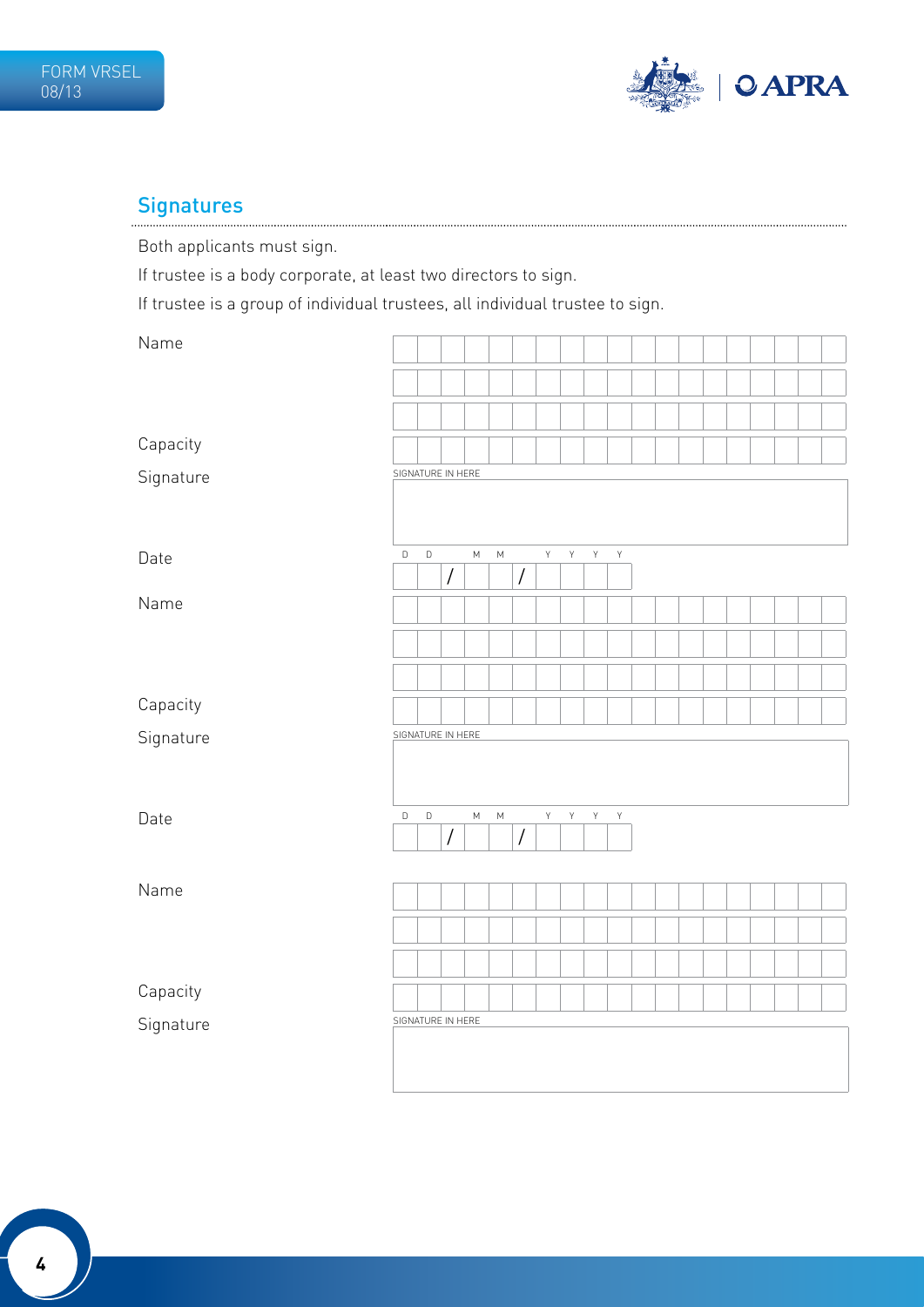

| Date      | D | $\mathsf D$ |                      | М         | М         |                | Y           | Y            | Y              | Y            |  |  |  |  |  |
|-----------|---|-------------|----------------------|-----------|-----------|----------------|-------------|--------------|----------------|--------------|--|--|--|--|--|
|           |   |             | $\sqrt{\phantom{a}}$ |           |           | /              |             |              |                |              |  |  |  |  |  |
| Name      |   |             |                      |           |           |                |             |              |                |              |  |  |  |  |  |
|           |   |             |                      |           |           |                |             |              |                |              |  |  |  |  |  |
|           |   |             |                      |           |           |                |             |              |                |              |  |  |  |  |  |
|           |   |             |                      |           |           |                |             |              |                |              |  |  |  |  |  |
| Capacity  |   |             |                      |           |           |                |             |              |                |              |  |  |  |  |  |
| Signature |   |             | SIGNATURE IN HERE    |           |           |                |             |              |                |              |  |  |  |  |  |
|           |   |             |                      |           |           |                |             |              |                |              |  |  |  |  |  |
|           |   |             |                      |           |           |                |             |              |                |              |  |  |  |  |  |
| Date      | D | $\mathsf D$ |                      | ${\sf M}$ | ${\sf M}$ |                | Y           | $\mathsf{Y}$ | $\mathsf{Y}^-$ | $\mathsf Y$  |  |  |  |  |  |
|           |   |             | $\sqrt{\phantom{a}}$ |           |           | $\overline{1}$ |             |              |                |              |  |  |  |  |  |
| Name      |   |             |                      |           |           |                |             |              |                |              |  |  |  |  |  |
|           |   |             |                      |           |           |                |             |              |                |              |  |  |  |  |  |
|           |   |             |                      |           |           |                |             |              |                |              |  |  |  |  |  |
|           |   |             |                      |           |           |                |             |              |                |              |  |  |  |  |  |
| Capacity  |   |             |                      |           |           |                |             |              |                |              |  |  |  |  |  |
| Signature |   |             | SIGNATURE IN HERE    |           |           |                |             |              |                |              |  |  |  |  |  |
|           |   |             |                      |           |           |                |             |              |                |              |  |  |  |  |  |
|           |   |             |                      |           |           |                |             |              |                |              |  |  |  |  |  |
| Date      | D | $\mathsf D$ |                      | ${\sf M}$ | ${\sf M}$ |                | Y           | Y            | $\mathsf{Y}$   | $\mathsf{Y}$ |  |  |  |  |  |
|           |   |             | $\overline{I}$       |           |           | $\overline{1}$ |             |              |                |              |  |  |  |  |  |
| Name      |   |             |                      |           |           |                |             |              |                |              |  |  |  |  |  |
|           |   |             |                      |           |           |                |             |              |                |              |  |  |  |  |  |
|           |   |             |                      |           |           |                |             |              |                |              |  |  |  |  |  |
|           |   |             |                      |           |           |                |             |              |                |              |  |  |  |  |  |
| Capacity  |   |             |                      |           |           |                |             |              |                |              |  |  |  |  |  |
| Signature |   |             | SIGNATURE IN HERE    |           |           |                |             |              |                |              |  |  |  |  |  |
|           |   |             |                      |           |           |                |             |              |                |              |  |  |  |  |  |
|           |   |             |                      |           |           |                |             |              |                |              |  |  |  |  |  |
| Date      | D | $\mathsf D$ |                      | ${\sf M}$ | ${\sf M}$ |                | $\mathsf Y$ | Y            | Υ              | $\mathsf Y$  |  |  |  |  |  |
|           |   |             | $\bigg)$             |           |           | $\overline{1}$ |             |              |                |              |  |  |  |  |  |
|           |   |             |                      |           |           |                |             |              |                |              |  |  |  |  |  |

*Application form continues on the next page*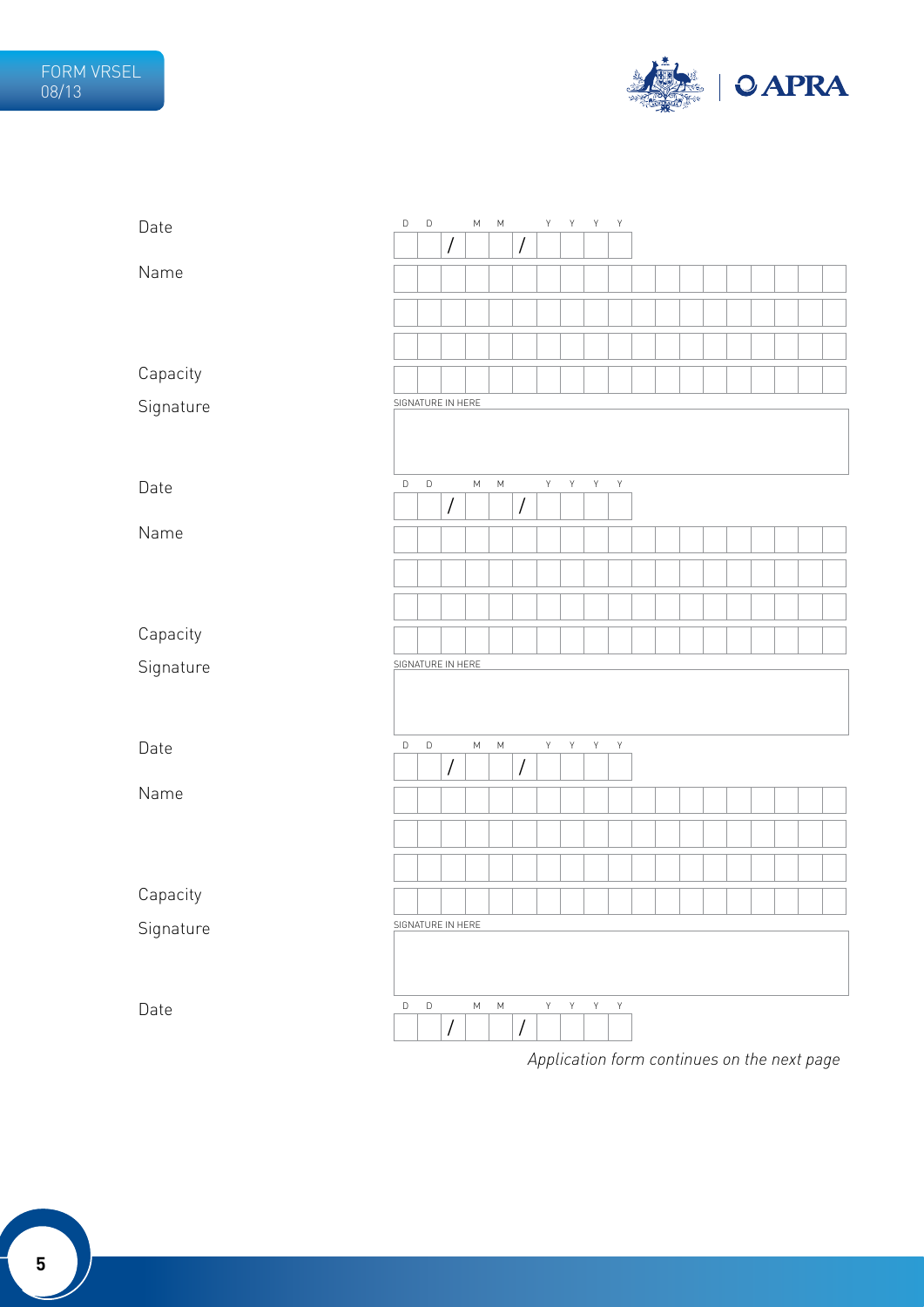

| Name      |                   |             |                      |           |           |                      |             |                |                         |             |  |  |  |                                             |  |
|-----------|-------------------|-------------|----------------------|-----------|-----------|----------------------|-------------|----------------|-------------------------|-------------|--|--|--|---------------------------------------------|--|
|           |                   |             |                      |           |           |                      |             |                |                         |             |  |  |  |                                             |  |
|           |                   |             |                      |           |           |                      |             |                |                         |             |  |  |  |                                             |  |
| Capacity  |                   |             |                      |           |           |                      |             |                |                         |             |  |  |  |                                             |  |
| Signature | SIGNATURE IN HERE |             |                      |           |           |                      |             |                |                         |             |  |  |  |                                             |  |
|           |                   |             |                      |           |           |                      |             |                |                         |             |  |  |  |                                             |  |
|           | $\mathsf D$       | $\mathsf D$ |                      |           |           |                      | Y           |                | $\mathsf{Y}$            |             |  |  |  |                                             |  |
| Date      |                   |             | $\sqrt{2}$           | ${\sf M}$ | ${\sf M}$ | $\overline{1}$       |             | Y              |                         | $\mathsf Y$ |  |  |  |                                             |  |
| Name      |                   |             |                      |           |           |                      |             |                |                         |             |  |  |  |                                             |  |
|           |                   |             |                      |           |           |                      |             |                |                         |             |  |  |  |                                             |  |
|           |                   |             |                      |           |           |                      |             |                |                         |             |  |  |  |                                             |  |
| Capacity  |                   |             |                      |           |           |                      |             |                |                         |             |  |  |  |                                             |  |
| Signature | SIGNATURE IN HERE |             |                      |           |           |                      |             |                |                         |             |  |  |  |                                             |  |
|           |                   |             |                      |           |           |                      |             |                |                         |             |  |  |  |                                             |  |
|           |                   |             |                      |           |           |                      |             |                |                         |             |  |  |  |                                             |  |
| Date      | $\mathsf D$       | $\mathsf D$ | $\sqrt{2}$           | ${\sf M}$ | ${\sf M}$ | /                    | $\mathsf Y$ | Y              | $\mathsf Y$             | Y           |  |  |  |                                             |  |
| Name      |                   |             |                      |           |           |                      |             |                |                         |             |  |  |  |                                             |  |
|           |                   |             |                      |           |           |                      |             |                |                         |             |  |  |  |                                             |  |
|           |                   |             |                      |           |           |                      |             |                |                         |             |  |  |  |                                             |  |
| Capacity  |                   |             |                      |           |           |                      |             |                |                         |             |  |  |  |                                             |  |
| Signature | SIGNATURE IN HERE |             |                      |           |           |                      |             |                |                         |             |  |  |  |                                             |  |
|           |                   |             |                      |           |           |                      |             |                |                         |             |  |  |  |                                             |  |
|           |                   |             |                      |           |           |                      |             |                |                         |             |  |  |  |                                             |  |
| Date      | $\mathsf D$       | $\mathsf D$ | $\sqrt{\phantom{a}}$ | ${\sf M}$ | ${\sf M}$ | $\sqrt{\phantom{a}}$ | Y           | $\mathsf{Y}^-$ | Y                       | Y           |  |  |  |                                             |  |
| Name      |                   |             |                      |           |           |                      |             |                |                         |             |  |  |  |                                             |  |
|           |                   |             |                      |           |           |                      |             |                |                         |             |  |  |  |                                             |  |
|           |                   |             |                      |           |           |                      |             |                |                         |             |  |  |  |                                             |  |
|           |                   |             |                      |           |           |                      |             |                |                         |             |  |  |  |                                             |  |
| Capacity  |                   |             |                      |           |           |                      |             |                |                         |             |  |  |  |                                             |  |
| Signature | SIGNATURE IN HERE |             |                      |           |           |                      |             |                |                         |             |  |  |  |                                             |  |
|           |                   |             |                      |           |           |                      |             |                |                         |             |  |  |  |                                             |  |
| Date      | $\mathsf D$       | $\mathsf D$ |                      | ${\sf M}$ | ${\sf M}$ |                      | Y.          | Y.             | $\mathsf{Y}=\mathsf{Y}$ |             |  |  |  |                                             |  |
|           |                   |             | $\sqrt{\phantom{a}}$ |           |           | $\sqrt{\phantom{a}}$ |             |                |                         |             |  |  |  |                                             |  |
|           |                   |             |                      |           |           |                      |             |                |                         |             |  |  |  | Application form continues on the next page |  |